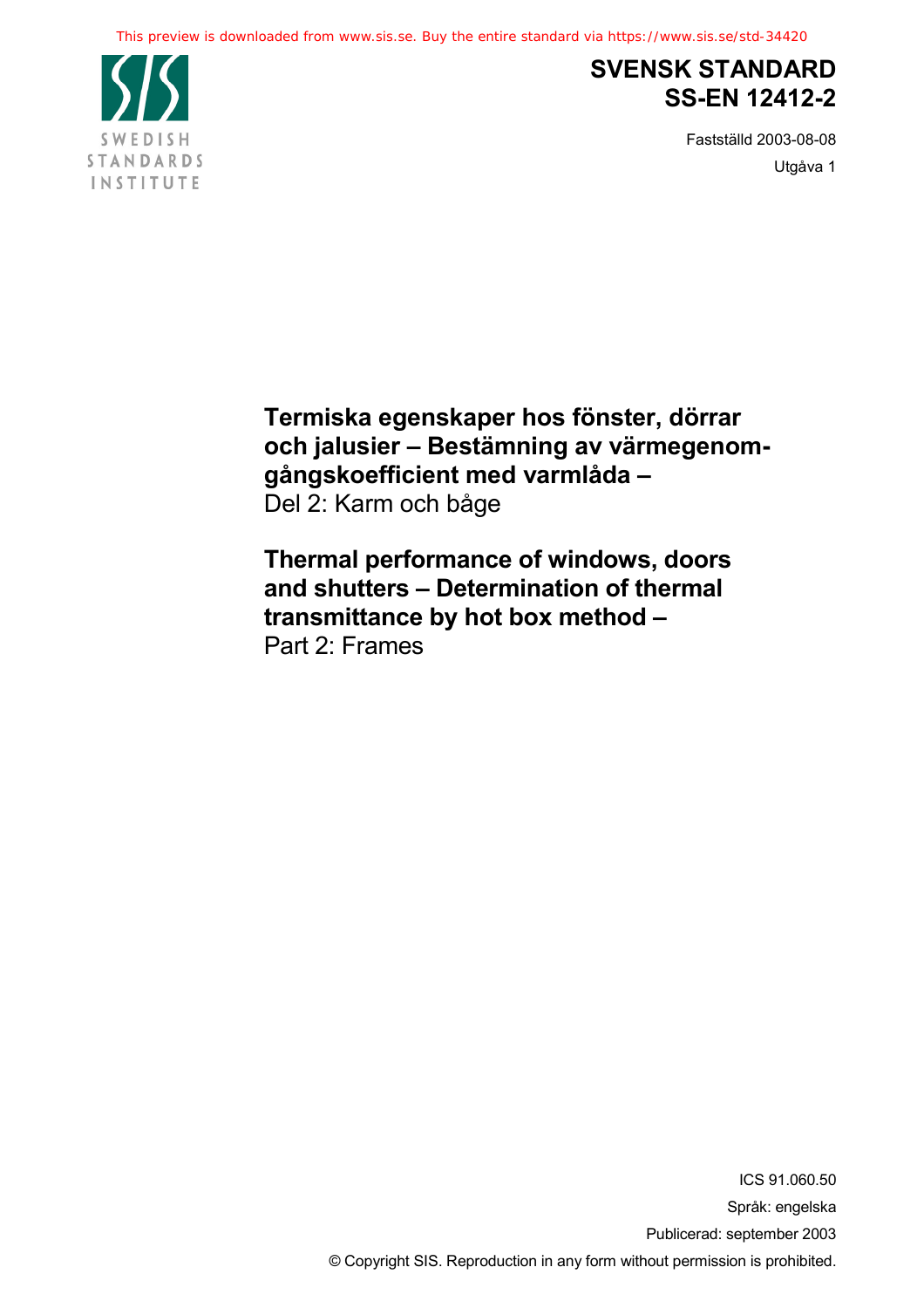Europastandarden EN 12412-2:2003 gäller som svensk standard. Detta dokument innehåller den officiella engelska versionen av EN 12412-2:2003.

Standarden har tagits fram inom CEN/TC 89, Thermal performance of buildings and building components.

I standarden beskrivs en metod för att bestämma värmegenomgångskoefficienten för karm- och bågdelar, mitt- och tvärposter och andra liknande delar.

Metoden är baserad på SS-EN ISO 8990, som är en allmän metod för provning av byggkomponenter med varmlåda (hot box), och SS-EN ISO 12567, som är en tillämpning av varmlådan på fönster och dörrar.

Energiutbyte genom luftläckning eller solinstrålning ingår inte i provningen. Köldbryggeffekter i väggen utanför den provade komponenten inräknas inte heller men inverkan av olika beslag såsom gångjärn och trycken ingår.

The European Standard EN 12412-2:2003 has the status of a Swedish Standard. This document contains the official English version of EN 12412-2:2003.

Dokumentet består av 44 sidor.

Upplysningar om **sakinnehållet** i standarden lämnas av SIS, Swedish Standards Institute, tel 08 - 555 520 00.

Standarder kan beställas hos SIS Förlag AB som även lämnar **allmänna upplysningar** om svensk och utländsk standard. *Postadress*: SIS Förlag AB, 118 80 STOCKHOLM *Telefon*: 08 - 555 523 10. *Telefax*: 08 - 555 523 11 *E-post*: sis.sales@sis.se. *Internet*: www.sis.se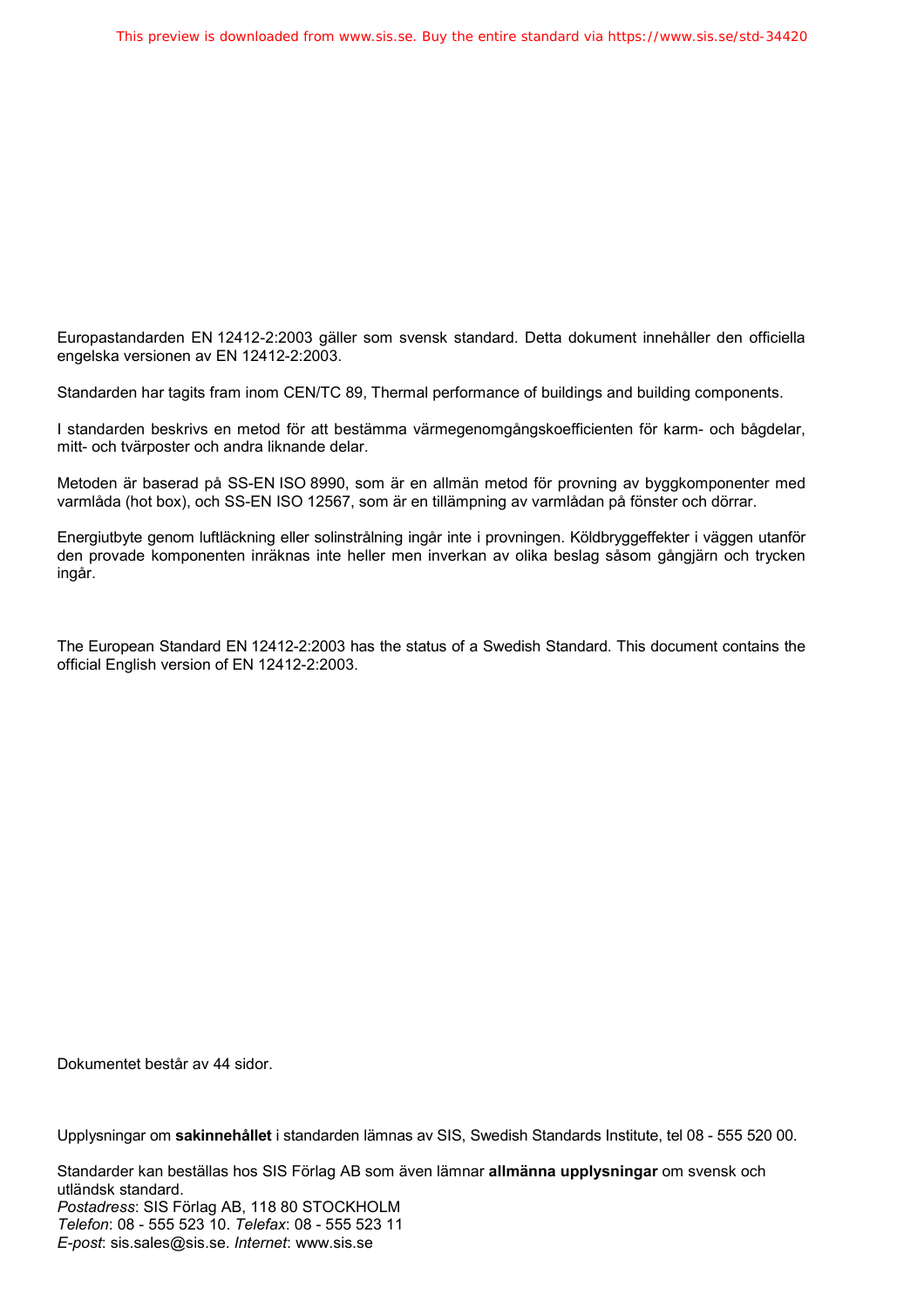# EUROPEAN STANDARD NORME EUROPÉENNE EUROPÄISCHE NORM

# **EN 12412-2**

July 2003

ICS 91.060.50

English version

## Thermal performance of windows, doors and shutters - Determination of thermal transmittance by hot box method - Part 2: Frames

Performance thermique des fenêtres, portes et fermetures - Détermination du coefficient de transmission thermique par la méthode de la boîte chaude - Partie 2: Encadrements

Wärmetechnisches Verhalten von Fenstern, Türen und Abschlüssen - Bestimmung des Wärmedurchgangskoeffizienten mittels des Heizkastenverfahrens - Teil 2: Rahmen

This European Standard was approved by CEN on 2 May 2003.

CEN members are bound to comply with the CEN/CENELEC Internal Regulations which stipulate the conditions for giving this European Standard the status of a national standard without any alteration. Up-to-date lists and bibliographical references concerning such national standards may be obtained on application to the Management Centre or to any CEN member.

This European Standard exists in three official versions (English, French, German). A version in any other language made by translation under the responsibility of a CEN member into its own language and notified to the Management Centre has the same status as the official versions.

CEN members are the national standards bodies of Austria, Belgium, Czech Republic, Denmark, Finland, France, Germany, Greece, Hungary, Iceland, Ireland, Italy, Luxembourg, Malta, Netherlands, Norway, Portugal, Slovakia, Spain, Sweden, Switzerland and United Kingdom.



EUROPEAN COMMITTEE FOR STANDARDIZATION COMITÉ EUROPÉEN DE NORMALISATION EUROPÄISCHES KOMITEE FÜR NORMUNG

**Management Centre: rue de Stassart, 36 B-1050 Brussels**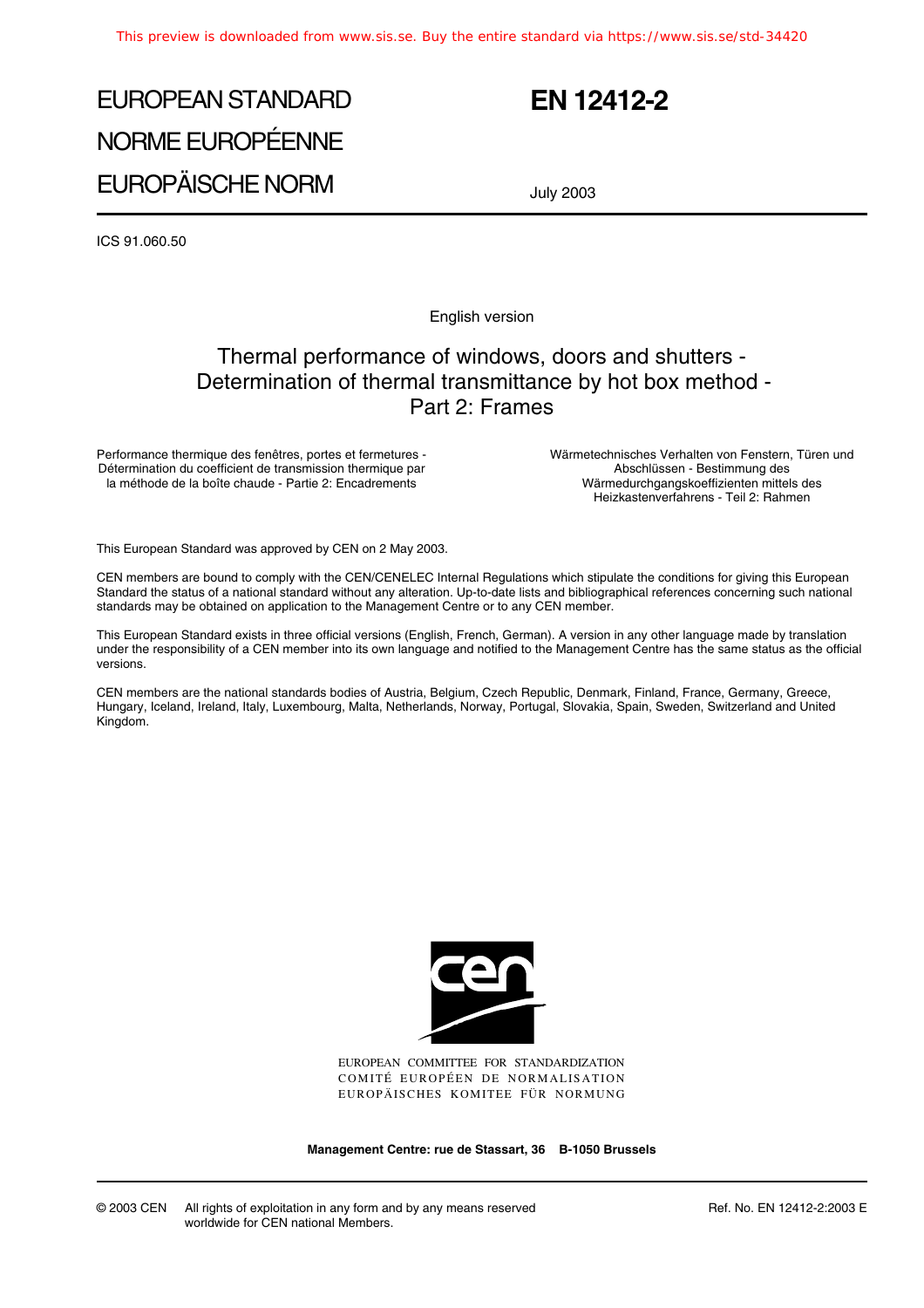# **Contents**

| 1                                                          |                                                                                       |  |  |
|------------------------------------------------------------|---------------------------------------------------------------------------------------|--|--|
| $\overline{2}$                                             |                                                                                       |  |  |
| 3                                                          |                                                                                       |  |  |
| 4                                                          |                                                                                       |  |  |
| 5<br>5.1<br>5.2<br>5.3<br>5.3.1<br>5.3.2<br>5.4<br>5.5     |                                                                                       |  |  |
| 6<br>6.1<br>6.2<br>6.2.1<br>6.2.2<br>6.2.3<br>6.2.4<br>6.3 |                                                                                       |  |  |
| 7                                                          |                                                                                       |  |  |
| A.1<br>A.2<br>A.3<br>A.4                                   |                                                                                       |  |  |
|                                                            |                                                                                       |  |  |
| C.1<br>C.2                                                 | Annex C (informative) Example of calibration test and measurement of frame specimen32 |  |  |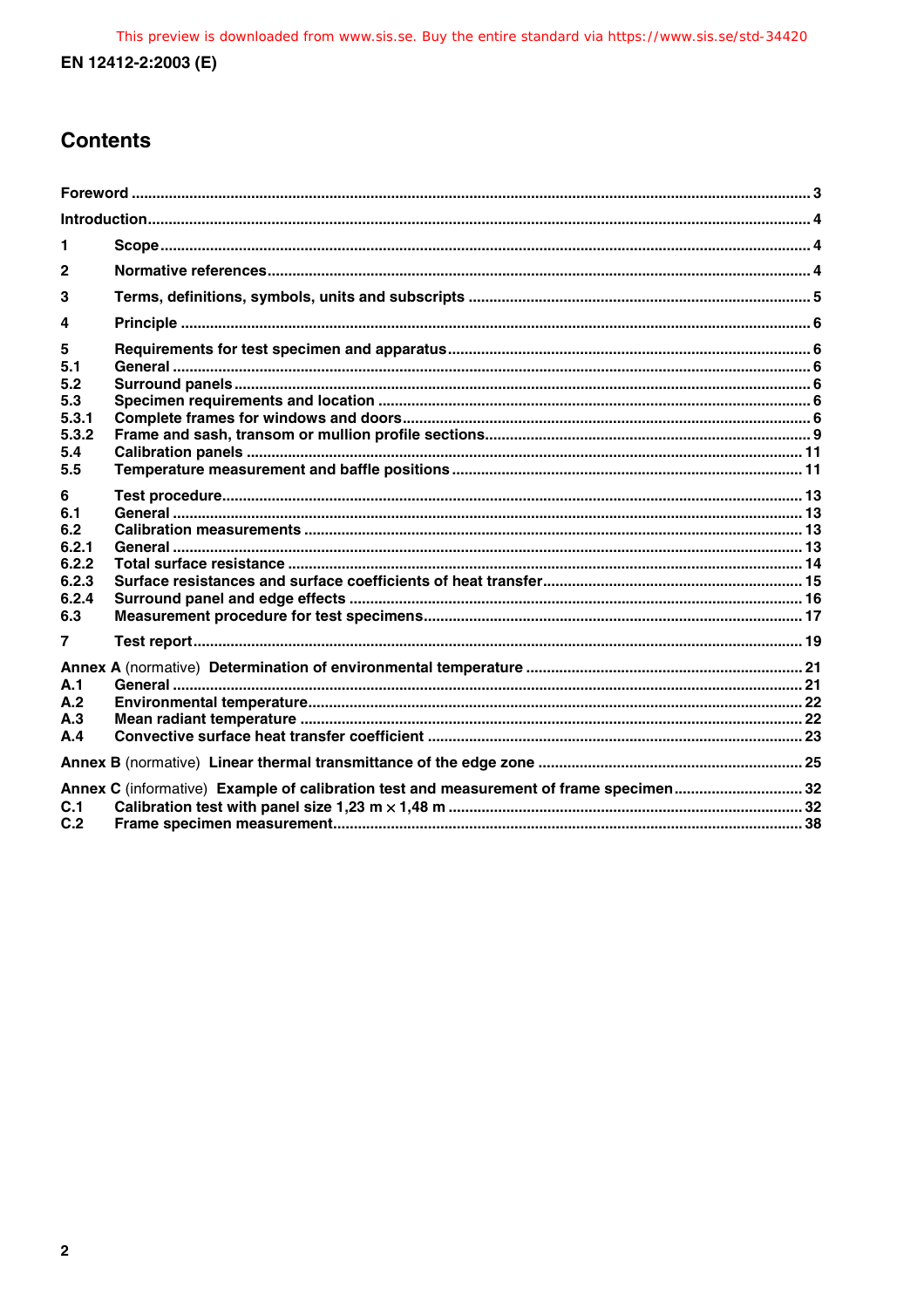### **Foreword**

This document EN 12412-2:2003 has been prepared by Technical Committee CEN /TC 89, "Thermal performance of buildings and building components" the secretariat of which is held by SIS.

This European Standard shall be given the status of a national standard, either by publication of an identical text or by endorsement, at the latest by January 2004, and conflicting national standards shall be withdrawn at the latest by January 2004.

This standard is one of a series of standards on calculation and measurement methods for the design and evaluation of the thermal performance of buildings and building components.

Annexes A and B are normative. Annex C is informative.

According to the CEN/CENELEC Internal Regulations, the national standards organizations of the following countries are bound to implement this European Standard: Austria, Belgium, Czech Republic, Denmark, Finland, France, Germany, Greece, Hungary, Iceland, Ireland, Italy, Luxembourg, Malta, Netherlands, Norway, Portugal, Slovakia, Spain, Sweden, Switzerland and the United Kingdom.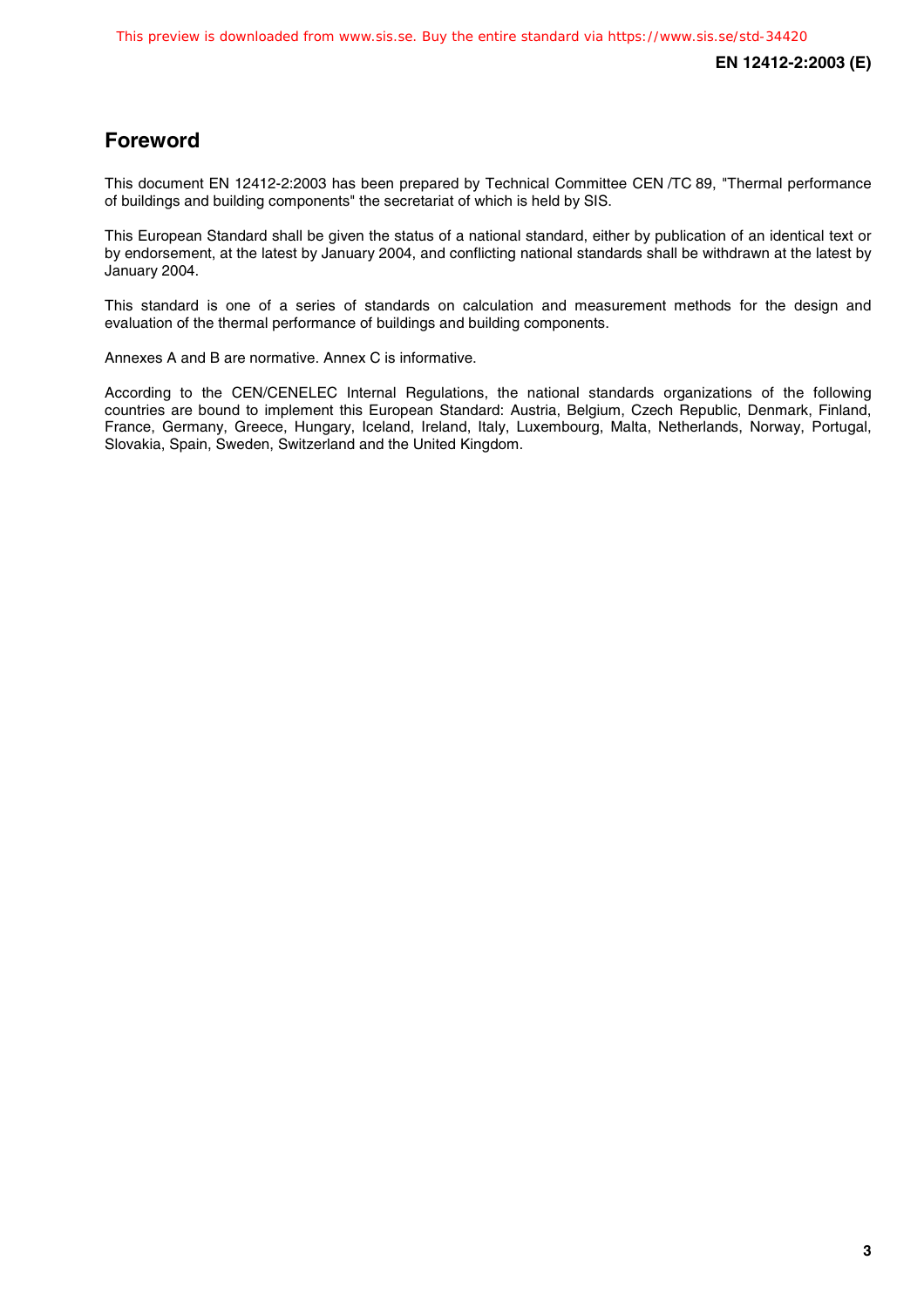### **Introduction**

The method given in this European Standard provides data on frames that can be used in calculations of the overall thermal performance of windows and doors according to EN ISO 10077-1, Thermal performance of windows, doors and shutters – Calculation of thermal transmittance – Part 1: Simplified method (ISO 10077-1).

#### **1 Scope**

This European Standard specifies a method, based on EN ISO 8990 and EN ISO 12567-1, to measure the thermal transmittance of frame and sash components of windows and doors, including mullions and transoms.

The thermal bridging effect of window or door components (handles, hinges, closing devices, etc.) is included.

The test procedure is designed to take into account the whole developed area of the frame or sash surface, but excludes the influence of the thermal bridge introduced through the spacer in sealed glazing units.

Edge effects occurring outside of the perimeter of the specimen are excluded. Furthermore, energy transfer due to solar radiation is not taken into account, and air leakage is excluded.

The measurements are performed under defined conditions to facilitate the comparison of measured values.

Information on the design of the calibration transfer standard is given in EN ISO 12567-1.

#### **2 Normative references**

This European Standard incorporates by dated or undated reference, provisions from other publications. These normative references are cited at the appropriate places in the text, and the publications are listed hereafter. For dated references, subsequent amendments to or revisions of any of these publications apply to this European Standard only when incorporated in it by amendment or revision. For undated references the latest edition of the publication referred to applies (including amendments).

EN 1946-4, Thermal performance of building products and components – Specific criteria for the assessment of laboratories measuring heat transfer properties – Part 4: Measurements by hot box methods.

prEN 12519:1996<sup>:</sup>, Windows and doors - Terminology.

EN 12664, Thermal performance of building materials and products – Determination of thermal resistance by means of guarded hot plate and heat flow meter methods – Dry and moist products of medium and low thermal resistance.

EN ISO 7345:1995, Thermal insulation – Physical quantities and definitions (ISO 7345:1987).

EN ISO 8990:1996, Thermal insulation – Determination of steady-state thermal transmission properties – Calibrated and guarded hot box (ISO 8990:1994).

EN ISO 9288:1996, Thermal insulation – Heat transfer by radiation – Physical quantities and definitions (ISO 9288:1989).

EN ISO 12567-1:2000, Thermal performance of windows and doors – Determination of thermal transmittance by hot box method - Part 1: Complete windows and doors (ISO 12567-1:2000).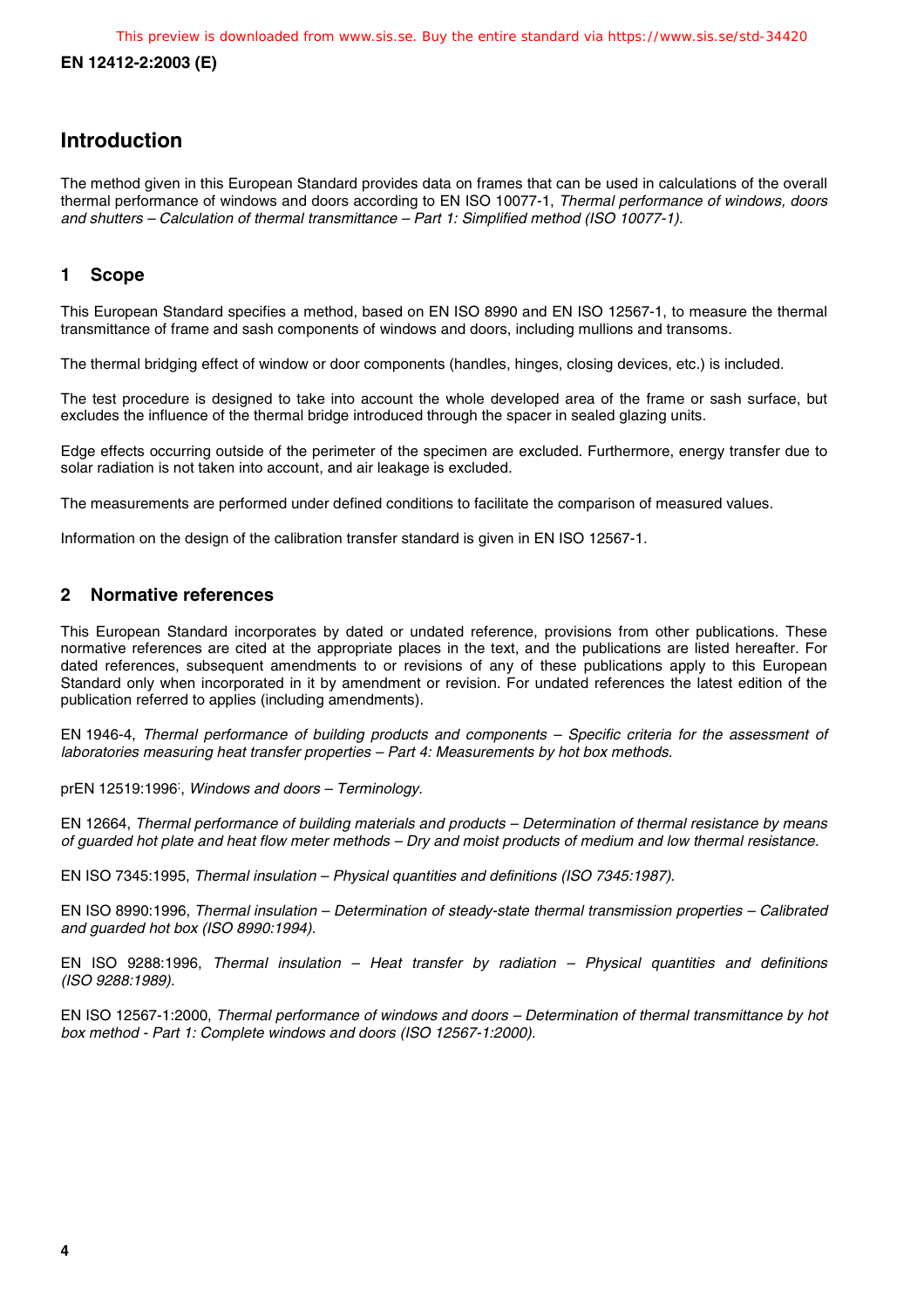#### **3 Terms, definitions, symbols, units and subscripts**

#### **3.1 Terms and definitions**

For the purposes of this European Standard, the terms and definitions given in prEN 12519:1996, EN ISO 7345:1995, EN ISO 8990:1996 and EN ISO 9288:1996 apply.

#### **3.2 Symbols and units**

| Symbol                    | Quantity                             | Unit                |
|---------------------------|--------------------------------------|---------------------|
| A                         | area                                 | $\rm m^2$           |
| $\boldsymbol{d}$          | thickness or depth                   | m                   |
| F                         | fraction                             |                     |
| f                         | view factor                          |                     |
| H                         | height                               | m                   |
| $\boldsymbol{h}$          | surface coefficient of heat transfer | $W/(m^2 \cdot K)$   |
| L                         | perimeter length                     | m                   |
| l                         | length                               | m                   |
| q                         | density of heat flow rate            | W/m <sup>2</sup>    |
| R                         | thermal resistance                   | $m^2$ ·K/W          |
| $\tau$                    | thermodynamic temperature            | K                   |
| $\Delta T, \Delta \theta$ | temperature difference               | ĸ                   |
| U                         | thermal transmittance                | $W/(m^2 \cdot K)$   |
| ν                         | air velocity                         | m/s                 |
| w                         | width                                | m                   |
| $\alpha$                  | radiation factor                     |                     |
| ε                         | hemispherical emissivity             |                     |
| $\theta$                  | Celsius temperature                  | °C                  |
| Λ                         | thermal conductance                  | $W/(m^2 \cdot K)$   |
| λ                         | thermal conductivity                 | $W/(m \cdot K)$     |
| σ                         | Stefan-Boltzmann constant            | $W/(m^2 \cdot K^4)$ |
| Φ                         | heat flow rate                       | W                   |
| Ψ                         | linear thermal transmittance         | $W/(m \cdot K)$     |

#### **3.3 Subscripts**

| b           | baffle                               |
|-------------|--------------------------------------|
| c           | convection (air)                     |
| ca          | calibration                          |
| e           | external, usually cold side          |
| ed          | edge zone                            |
| $\mathbf f$ | frame                                |
| fi          | infill with known thermal properties |
|             |                                      |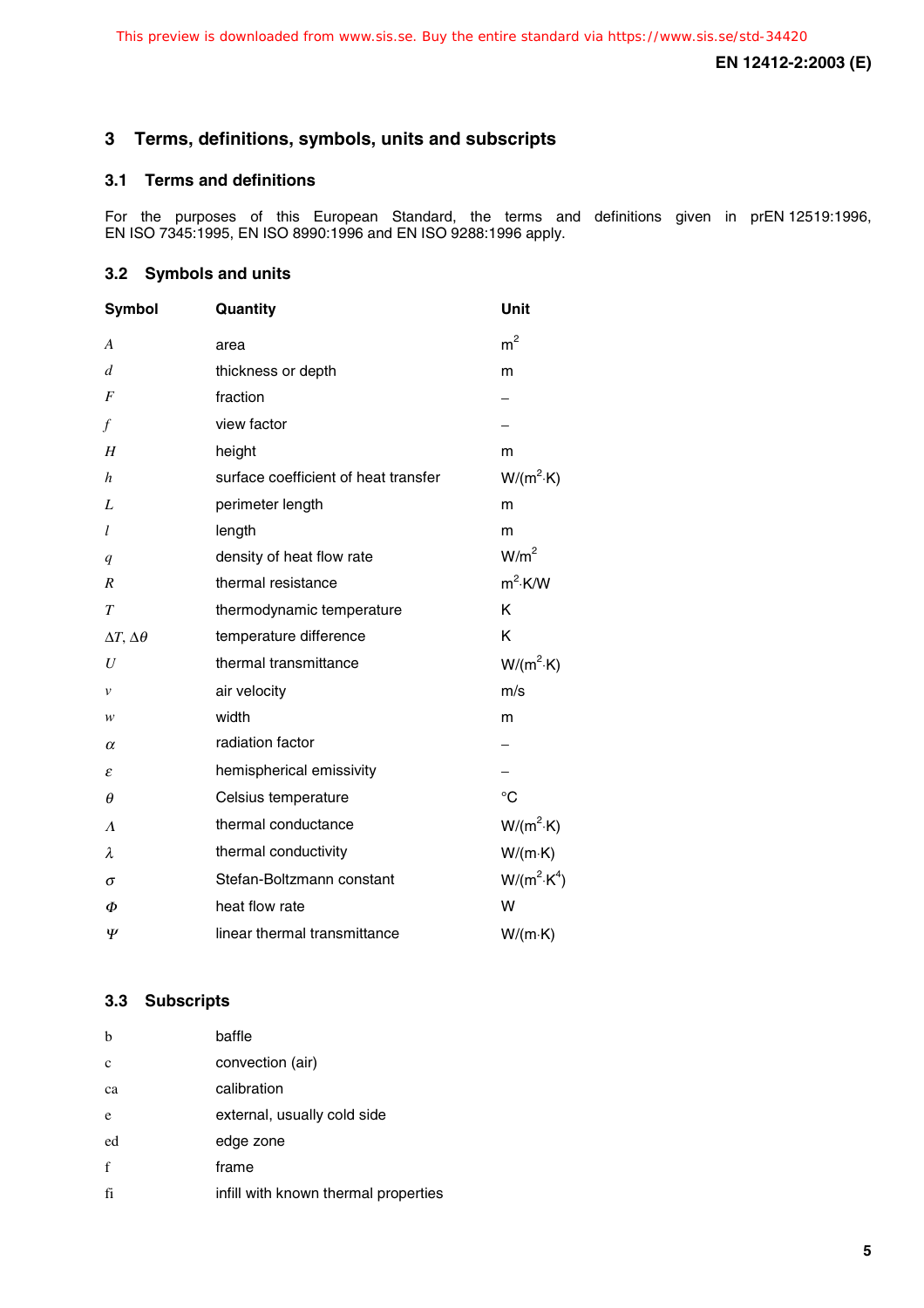| hb  | hot box                          |
|-----|----------------------------------|
| i   | internal, usually warm side      |
| in  | input                            |
| m   | measured                         |
| me  | average/mean                     |
| n   | environmental (ambient)          |
| ne  | environmental (ambient external) |
| ni  | environmental (ambient internal) |
| p   | reveal of surround panel         |
| r   | radiation (mean)                 |
| S   | surface                          |
| sp  | specimen                         |
| sur | surround panel                   |
| t   | total                            |
|     |                                  |

#### **4 Principle**

The thermal transmittance of a frame is determined directly by measurement under standardised conditions using the calibrated or guarded hot box method according to EN ISO 8990 and EN ISO 12567-1. The requirements of EN ISO 8990 shall be complied with in addition to those given in this standard. The method may be applied to complete window or door frames (see 5.3.1) or to profile sections including mullions, transoms etc. (see 5.3.2).

The surround panel is used to keep the specimen in a given position. It is constructed with outer dimensions of appropriate size for the apparatus, having an aperture to accommodate the specimen (see Figures 1 to 5).

The principal heat flows through the surround panel and the calibration panel (or test specimen) are shown in Figure 8. The boundary edge heat flow due to the location of the calibration panel in the surround panel is determined separately as a linear thermal transmittance, Ψ.

The procedure in this standard includes a correction for the boundary edge heat flow, so that standardized and reproducible thermal transmittance properties are obtained.

The magnitude of the boundary edge heat flow as a function of geometry, calibration panel thickness and thermal conductivity is determined by tabulated values given EN ISO 12567-1:2000, annex B.

#### **5 Requirements for test specimen and apparatus**

#### **5.1 General**

The test apparatus shall conform to the requirements specified in EN 1946-4, EN ISO 8990 and EN ISO 12567-1.

#### **5.2 Surround panels**

For details see EN ISO 12567-1:2000, 5.2.

#### **5.3 Specimen requirements and location**

#### **5.3.1 Complete frames for windows and doors**

Specimen sizes should be representative (typical) of those found in practice. For standardised tests on window frames the overall sizes recommended are 1230 mm (width) by 1480 mm (height). Further requirements are laid down in EN ISO 12567-1:2000, 5.3.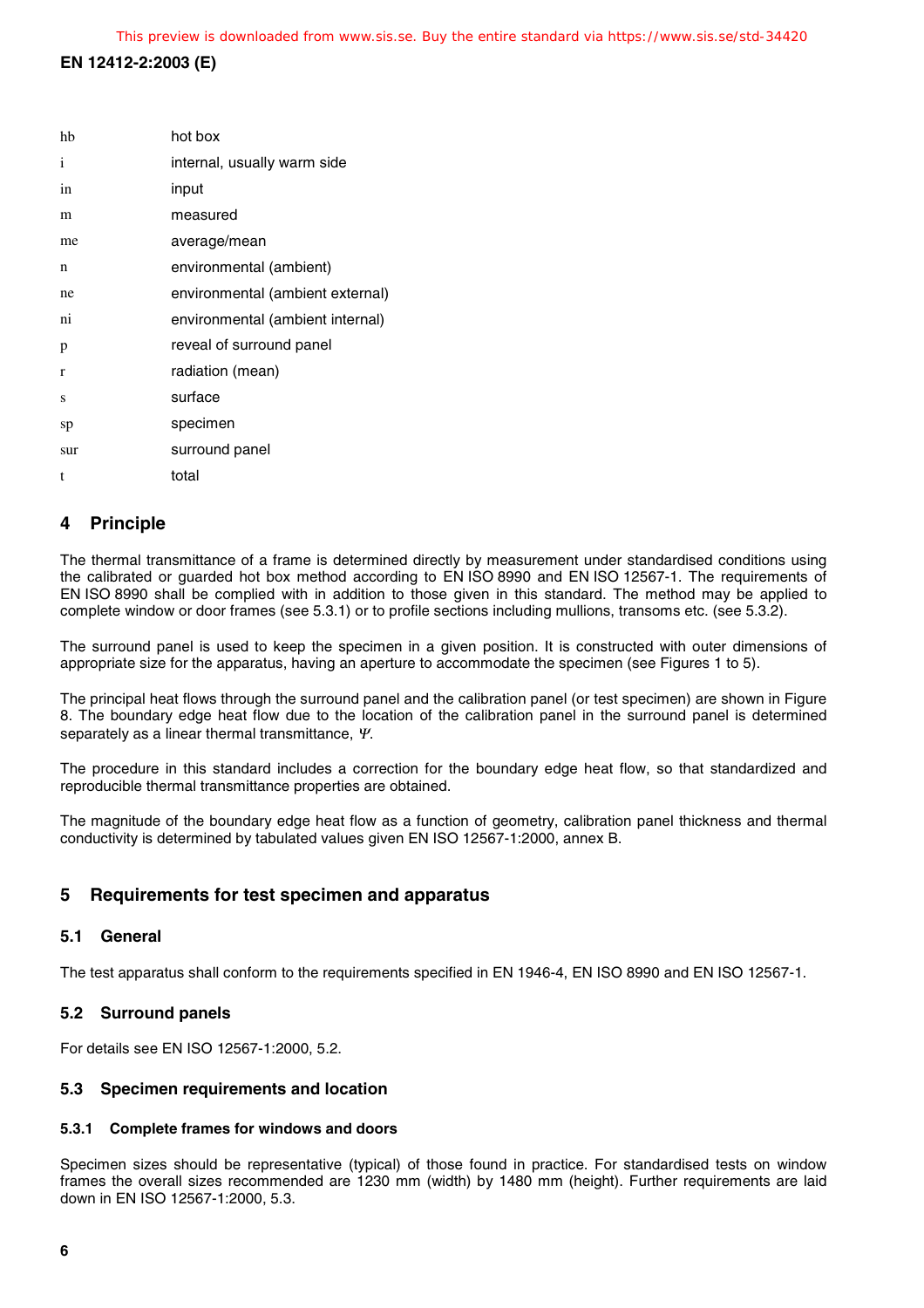To ensure consistency of measurement, the specimen shall be located as follows. The specimen with panel shall fill the surround panel aperture, which shall be located centrally. The internal frame face shall be as close to the face of the surround panel as possible, but no part shall project beyond the surround panel faces on either the cold or warm sides (see Figures 1, 2 and 3).

Dimensions in millimetres



#### **Key**

- 1 Infill element of insulating material<br>2 Adhesive tape
- 2 Adhesive tape<br>3 Aperture
- **Aperture**
- 4 Warm side<br>5 Cold side
- Cold side

#### **Figure 1 — Mounting of specimen in the aperture** − **Metal frame**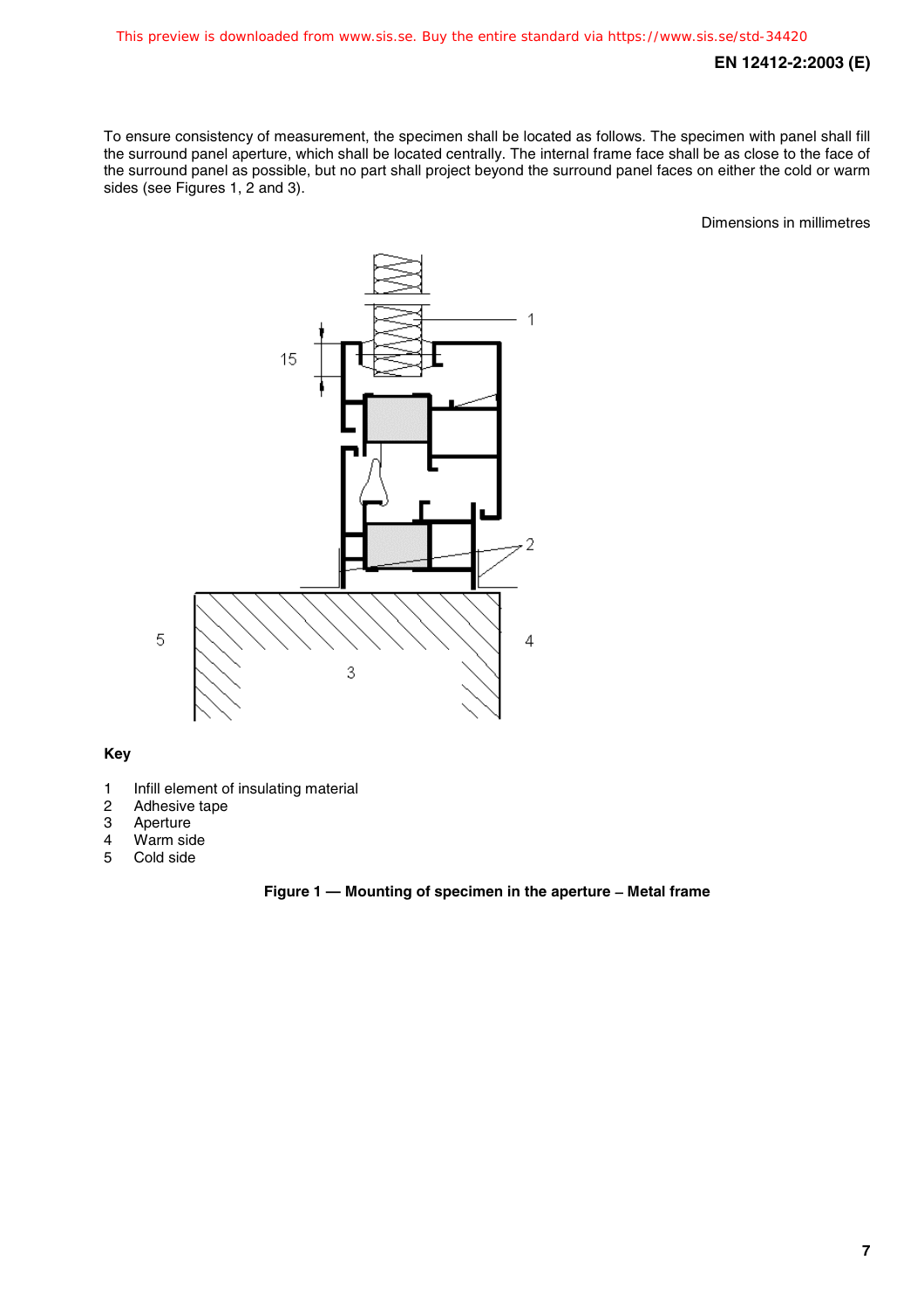Dimensions in millimetres



#### **Key**

- 1 Infill element of insulating material
- 2 Adhesive tape
- 3 Aperture
- 4 Warm side<br>5 Cold side
- Cold side

#### **Figure 2 — Mounting of specimen in the aperture** − **PVC frame**